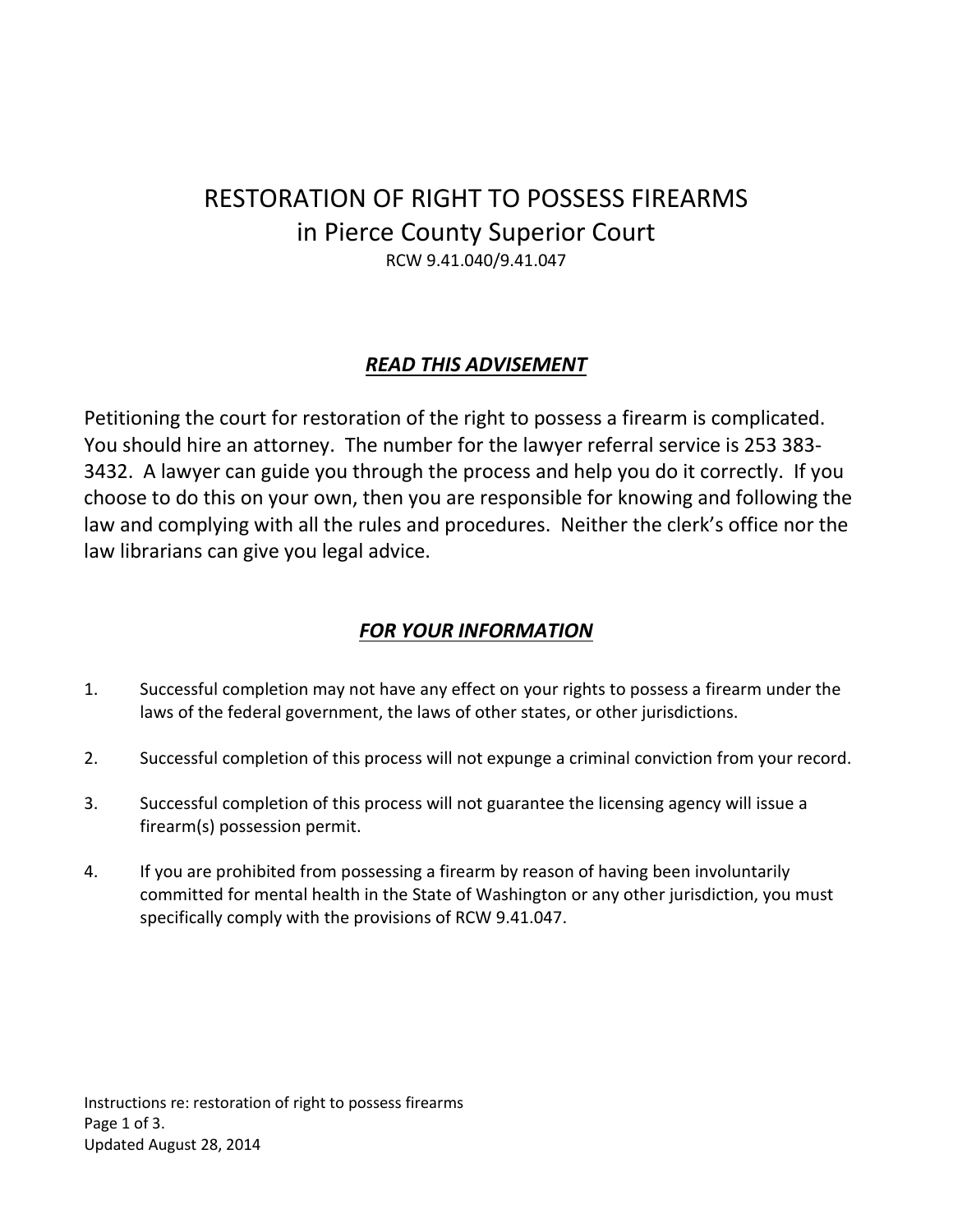#### *INSTRUCTIONS*

- 1. This packet contains an instruction sheet and information on how to obtain a background check.
- 2. The required forms are available for purchase at the Law Library. They include the following:
	- a) Civil Case Cover Sheet
	- b) Confidential Information Form
	- c) Petition for Restoration of Rights to Possess Firearms
	- d) Note for Judges Motion Calendar
	- e) Order Restoring Right to Possess Firearm
- 3. Please read the petition carefully and check the boxes that apply to you.
- 4. Attach to the petition, a certified copy of the order that indicates you have successfully completed the terms and conditions of your sentence. An order needs to be provided for each offense. If the offense is out of the country or out of this state, you must contact that court in order to obtain the necessary certified copy.
- 5. You must also attach to the petition a copy of your record of all criminal convictions. In order to obtain your record you must do the following:
	- a) For a copy of your statewide criminal record, you must submit a request to the Washington State Patrol. You can submit your request online at: https://watch.wsp.wa.gov
	- b) If the conviction was in another state, the Judge may require a copy of your national record.
- 6. Items 4 and 5 above must be attached to your petition before your petition is filed.
- 7. Make three copies of your petition and the supporting documents. One copy is for your records, one copy is for the Pierce County Prosecutor's Office and one is for the Judge assigned to your case.
- 8. File the original petition with the Pierce County Superior Court Clerk. You will be required to pay a \$240 filing fee at the time of filing. The Clerk will stamp all of your copies with the case number and the file stamp.
- 9. You must schedule a civil motion hearing. To receive a hearing date for a civil motion you must fill out a "Note for Judges Motion Calendar". Ask the Clerk to schedule a civil motion date at

Instructions re: restoration of right to possess firearms Page 2 of 3. Updated August 28, 2014